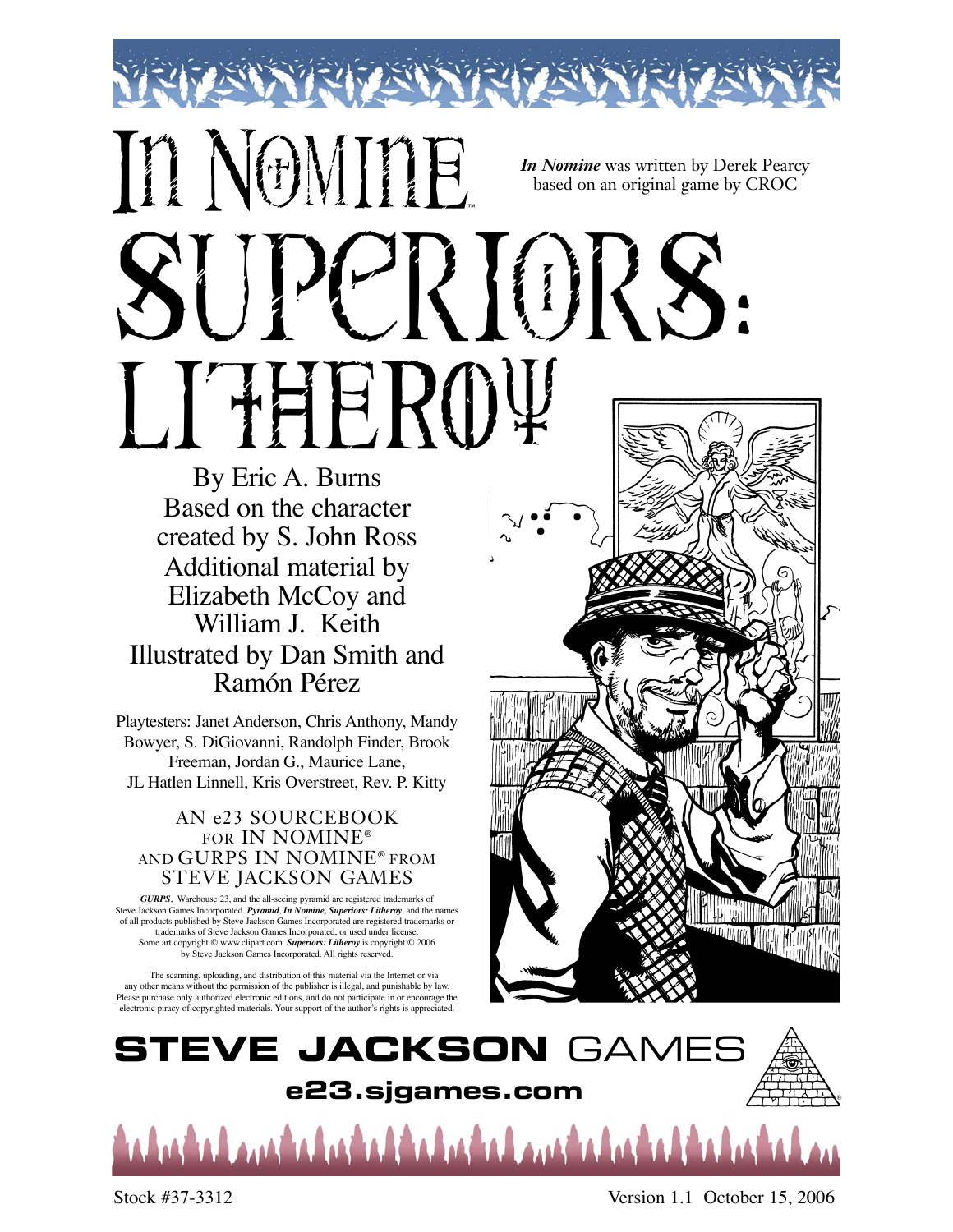

#### **Contents**

| LITHEROY: SERAPH ARCHANGEL OF REVELATION $\,\ldots\,3$                     |  |
|----------------------------------------------------------------------------|--|
|                                                                            |  |
|                                                                            |  |
|                                                                            |  |
| Bright Lilim of Revelation (Restricted)  4                                 |  |
|                                                                            |  |
| Secret Songs $\dots \dots \dots \dots \dots \dots \dots \dots \dots \dots$ |  |
|                                                                            |  |
|                                                                            |  |
|                                                                            |  |
|                                                                            |  |
| <b>GURPS</b> Point Breakdowns for Litheroy  8                              |  |
| Litheroy Revealed 9                                                        |  |
|                                                                            |  |
| Variations on a Theme $\dots\dots\dots\dots\dots\dots\dots$ 10             |  |
|                                                                            |  |

| Knowledge, Wisdom, Lightning, and Revelation . 13                                       |
|-----------------------------------------------------------------------------------------|
| The First Demon Prince of Secrets  14                                                   |
| Twenty-Three Years of Revelations  15                                                   |
|                                                                                         |
|                                                                                         |
| Truth, Science, and Humanity  18                                                        |
|                                                                                         |
| Untwisting the Labyrinth $\ldots \ldots \ldots \ldots \ldots \ldots 21$                 |
|                                                                                         |
|                                                                                         |
|                                                                                         |
| The Eel Pool $\ldots \ldots \ldots \ldots \ldots \ldots \ldots \ldots \ldots \ldots 25$ |
|                                                                                         |
|                                                                                         |
| Litherites, Revealers, Snitches, Babblesnakes  26                                       |
|                                                                                         |
|                                                                                         |

| Litheroy's Tethers $\dots \dots \dots \dots \dots \dots \dots \dots \dots \dots 26$ |  |
|-------------------------------------------------------------------------------------|--|
|                                                                                     |  |
|                                                                                     |  |
|                                                                                     |  |
|                                                                                     |  |
|                                                                                     |  |
|                                                                                     |  |
| The Achievement of the Traitor $\dots\dots\dots\dots 29$                            |  |
| To Serve Lightning $\ldots \ldots \ldots \ldots \ldots \ldots \ldots \ldots$        |  |
| Revelation and Creation $\dots\dots\dots\dots\dots\dots$ 31                         |  |
|                                                                                     |  |
| Word-Bound Servitors $\ldots \ldots \ldots \ldots \ldots 31$                        |  |
| The Terminators $\ldots \ldots \ldots \ldots \ldots \ldots \ldots 32$               |  |
|                                                                                     |  |
| SEEDS OF REVELATION 33                                                              |  |
| Secrets Unearthed $\ldots \ldots \ldots \ldots \ldots \ldots \ldots$ 33             |  |
| The Game is Afoot! $\ldots \ldots \ldots \ldots \ldots \ldots 34$                   |  |
|                                                                                     |  |

### *GURPS IN NOMINE*

This Superior expansion includes material both for the traditional *In Nomine* rules and *GURPS In Nomine*. Converted characters have been only slightly "normalized" – they are straight conversions, using the rules in Chapter 9 of *GURPS In Nomine*. The only exception is in levels of Discord; in a normal conversion, an adapted Frequency of Submission table (pp. CI10-11) would be used. For simplicity, Discord has been taken "straight," with the default *GURPS Basic Set*, *Third Edition* or *GURPS Compendium I* mechanics. Human characters have also been rounded or approximated in some cases.

Note that Songs have had the -5 applied for use outside the celestial realm. If these characters go to Hell or Heaven, they will have +5 to all Songs.

#### *Extra Hit Points and Reduced Hit Points*

Many converted *GURPS* characters have Extra Hit Points for physical, mental, and celestial combat. The physical advantage is written as Extra Hit Points for the vessel in question. Extra Hit Points (Mind) are bought with the -50% Limitation, "Only for mental combat," and Extra Hit Points (Soul) are bought with the -20% Limitation, "Only for celestial combat." Reduced Hit Points for Mind Hits and Soul Hits have the same Limitations. See pages 27 and 28 in *GURPS In Nomine* for more information.

#### *Power Investiture and Essence Control*

The *GURPS In Nomine* advantages Power Investiture (p. IN27), and Essence Control (p. IN31) are both included in the Basic Celestial Template (pp. IN9-10). Non-player celestials are assumed to have the default 9 levels of Essence Control, and have allocated their initial Power Investiture levels to Power Investiture (Corporeal) 3, Power Investiture (Ethereal)

3, and Power Investiture (Celestial) 3. Any totals listed in the descriptions include these levels plus any additional purchased.

#### *Word Forces and Power Investiture (Word)*

In *In Nomine*, Word Forces may be substituted for Forces lost during celestial combat. In *GURPS In Nomine*, this is Power Investiture (Word), represented as levels of the Longevity advantage [5], only usable as many times as it has levels (-50%). Each time Soul hits go to 0 or less, as per p. IN146, the celestial may choose to sacrifice a level of Power Investiture (Word) instead. Each level of Power Investiture (Word) also confers a level of Essence Control [1], even above and beyond what HT would permit; this is counted in the total Essence Control number. However, it also counts as additional disturbance per level when going celestial, just as regular Power Investiture (realm) does, and is lost if a level is sacrificed in celestial combat.

As a rule of thumb, possessing a Word at all grants Celestial Rank equal to one-third of the levels of Power Investiture (Word); round up. Insignificant Words, such as those Lucifer assigns to some demons as punishment, are exceptions, and may grant no Celestial Rank at all. Other advantages, such as Rites or Servitor Attunements, are figured individually.

#### *Page References*

Rules and statistics in this article are specifically for the *GURPS Basic Set, Third Edition.* Any page reference that begins with a B refers to the *GURPS Basic Set* – e.g., p. B102 means p. 102 of the *GURPS Basic Set, Third Edition.* Page references that begin with CI indicate *GURPS Compendium I*, and IN to *GURPS In Nomine*. For a full list of abbreviations, see p. CI181 or the updated web list at www.sjgames.com/gurps/abbrevs.html.

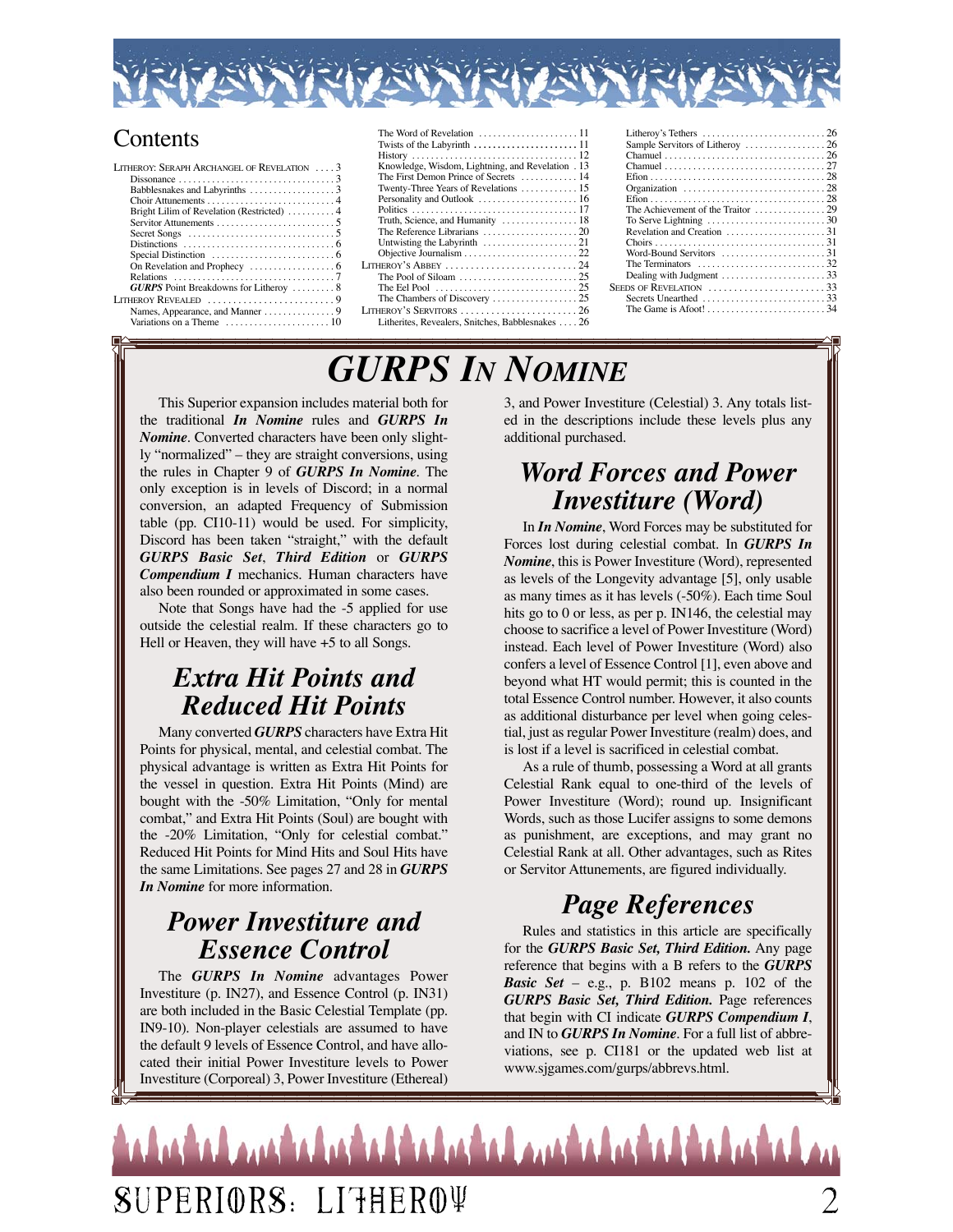# Lither RO SERAPH HRCHANGEL OF REVELATION

#### *THE WORLD IS WAITING TO BE REVEALED, IN ALL ITS GLORY.*

Nothing can reach its potential until taken out of hiding, and light in dark places robs the shadows of their rest. Litheroy and his servants see to it that nothing remains concealed, and that darkness is never allowed to lie undisturbed.

Litheroy is a contradiction, a Seraph who has made a real effort to understand the nature of humanity, simply out of a fascination with the concept of secrets. His success is only partial, and he depends on his servants on Earth to help him find out more. He exists in a constant state of wonder that God's most complex creation spends so much time hiding from itself. His own desire to uncover everything is comparable to a human urge to open up an anthill or peer inside the shell of a turtle . . . only more so.

Litheroy's angels are noted for their curiosity. They see themselves as an army in a very particular war – the war against the Labyrinth, the tendency of humanity to fold itself over and over in secrecy until everyone is paranoid and alone. They respect the concept of privacy, but must often have the details explained to them in their quest to shake humanity free from its desire for secrets.

When Litheroy appears on Earth, he prefers to be seen as an aging man with a sparse beard and piercing eyes. He wears rumpled clothing that suggests he's been climbing through ancient ruins for the past few days and hasn't had time to wash up (often, this is true).

#### **DISSONANCE**

Litheroy's angels respect both the letter of the truth and the spirit behind it. It is dissonant for the Servitors of Litheroy to lie to anyone, for any reason. If they answer a question, it must be with the truth, eschewing tricks of language. They are not compelled to tell the whole truth, but a partial truth that creates deception is as dissonant as a lie. When it comes

to blurting out the inconvenient truth that leaves other agents slapping their foreheads in dismay, a Litherite will out-Seraph the Seraphim. Asked if he is a police detective, an ordinary Seraph might reply, truthfully, "I'm assigned to investigate this case," and hope for misdirection. A Litherite might, at best, answer with a question and hope the questioner would subside. A Litherite Seraph, of course, would answer "No."

The one secret these angels may not reveal is that of their Heavenly nature . . . but they still cannot lie about it. If they are asked if they are angels (or other questions about their Heavenly nature), the Servitors of Revelation must either not answer at all, or say "I can't answer that," or something similar. Telling the truth about their celestial nature is subject to disciplinary action from their Archangel . . . but it is not dissonant. After all, it's true.

Roles are forbidden to the angels of Revelation, because a Role is a lie not just to others, but to the Symphony itself.

#### **DISSONANCE MYTHS**

Servitors of Litheroy hate secrets. They hate hidden things. They hate not knowing things. They hate remaining silent when they are questioned, or sitting on the answers when they know someone else is ignorant. They really hate concealing a secret that harms someone (anyone!) else. They have little concept of what other people consider reasonable privacy. They are, in short, nosy and inclined to tell everything they find out, and Litheroy is the most nosy and open of them all. Enough of his Servitors partake of this attitude that it is frequently believed they become dissonant if they do not answer a question, or allow a secret to exist. Demons are the commonest sources of this misinformation – which a Litherite would be quick to correct! – but Servitors of Jean have been known to speculate on the topic as well.